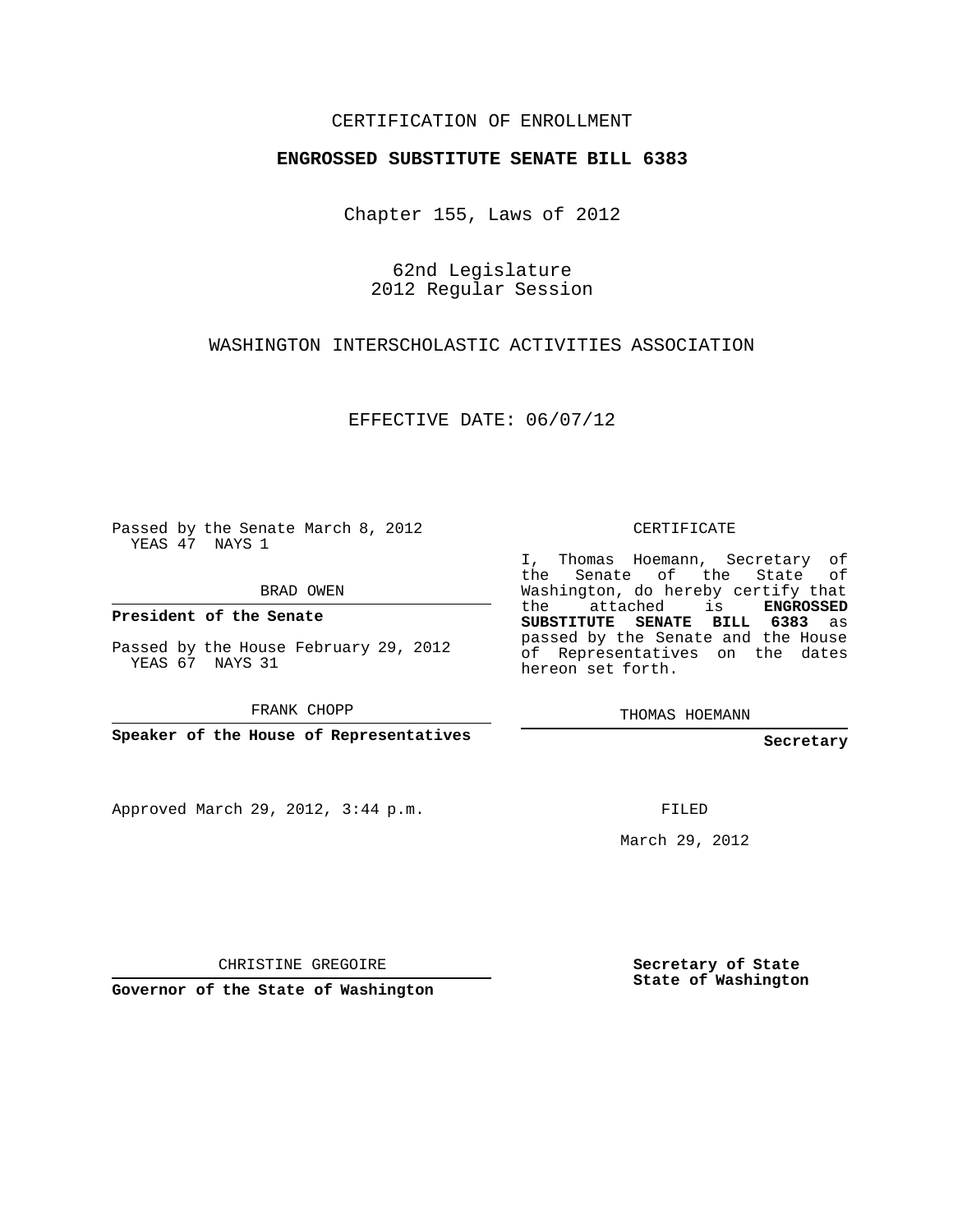# **ENGROSSED SUBSTITUTE SENATE BILL 6383** \_\_\_\_\_\_\_\_\_\_\_\_\_\_\_\_\_\_\_\_\_\_\_\_\_\_\_\_\_\_\_\_\_\_\_\_\_\_\_\_\_\_\_\_\_

\_\_\_\_\_\_\_\_\_\_\_\_\_\_\_\_\_\_\_\_\_\_\_\_\_\_\_\_\_\_\_\_\_\_\_\_\_\_\_\_\_\_\_\_\_

### AS AMENDED BY THE HOUSE

Passed Legislature - 2012 Regular Session

## **State of Washington 62nd Legislature 2012 Regular Session**

**By** Senate Government Operations, Tribal Relations & Elections (originally sponsored by Senators Benton, Eide, Schoesler, Kohl-Welles, Chase, Padden, Stevens, Hobbs, Pflug, Hargrove, Harper, McAuliffe, Prentice, Shin, Fraser, Fain, Hill, Baumgartner, Nelson, Swecker, Holmquist Newbry, Kline, Hatfield, Becker, Conway, Hewitt, King, Parlette, Ranker, Litzow, Zarelli, Ericksen, Morton, and Honeyford)

READ FIRST TIME 01/31/12.

 1 AN ACT Relating to the Washington interscholastic activities 2 association; amending RCW 28A.600.200 and 28A.600.205; and creating new 3 sections.

4 BE IT ENACTED BY THE LEGISLATURE OF THE STATE OF WASHINGTON:

 NEW SECTION. **Sec. 1.** The legislature finds that the mission of the Washington interscholastic activities association is to assist member schools in operating student programs that foster achievement, respect, equity, enthusiasm, and excellence in a safe and organized environment. The legislature intends to ensure that this mission is successfully carried out so that arbitrary sanctions that result in students unfairly being denied to participate or cause students' achievements to be diminished do not occur. It is the intent of the legislature to impact the association's current processes for establishing penalties for rules violations and to redefine the scope of penalties that are permitted to be imposed. It is further the intent of the legislature to build protections into state law so that punishment, when necessary, is meted out to the appropriate party and in a proportional manner. The legislature further intends to ensure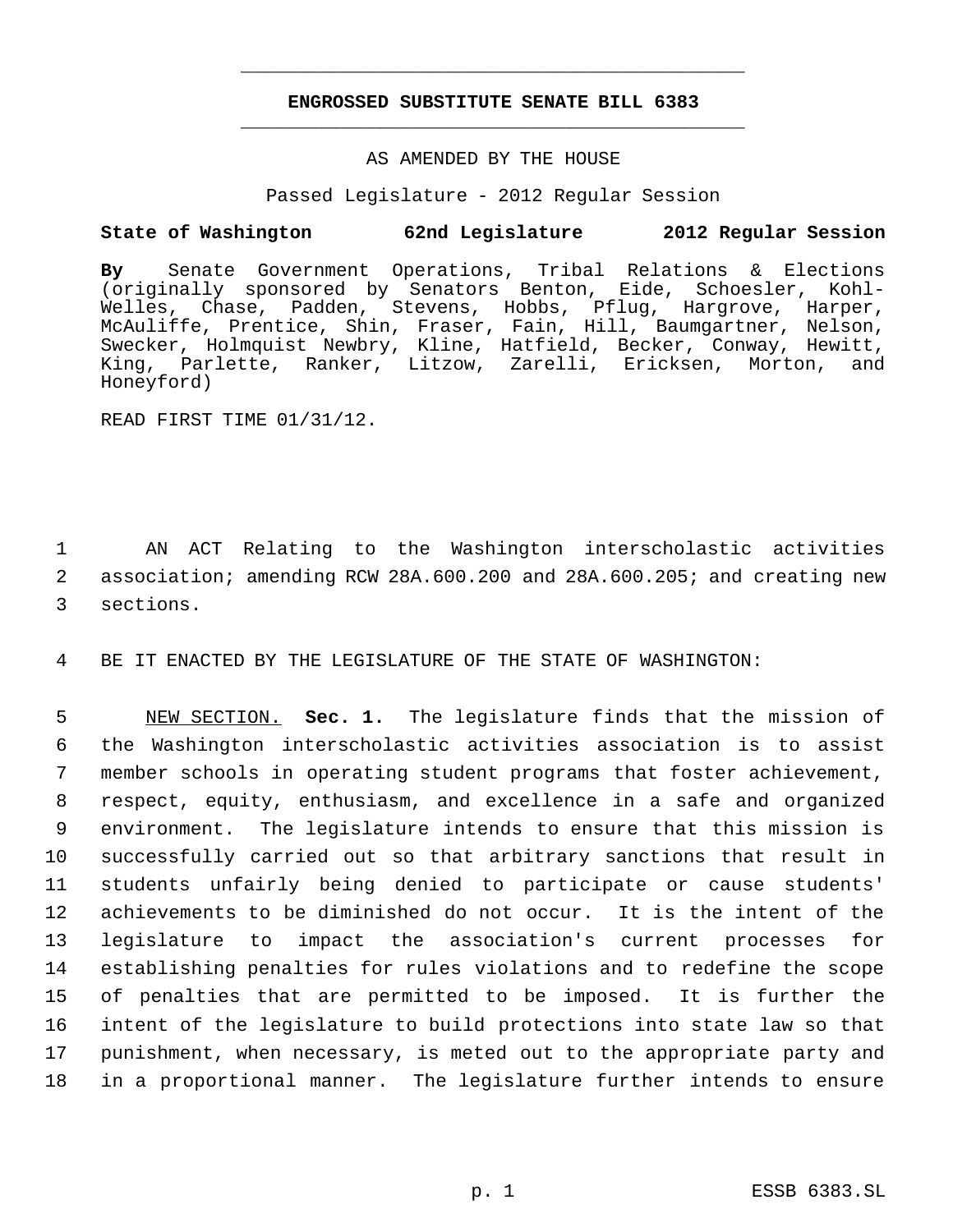that state and local rules relating to interschool extracurricular activities be consistent with one another, promote fairness, and allow for a clear process of appeal.

 **Sec. 2.** RCW 28A.600.200 and 2006 c 263 s 904 are each amended to read as follows:

 Each school district board of directors is hereby granted and shall exercise the authority to control, supervise and regulate the conduct of interschool athletic activities and other interschool extracurricular activities of an athletic, cultural, social or recreational nature for students of the district. A board of directors may delegate control, supervision and regulation of any such activity to the Washington interscholastic activities association or any other voluntary nonprofit entity and compensate such entity for services provided, subject to the following conditions:

 (1) The voluntary nonprofit entity shall not discriminate in connection with employment or membership upon its governing board, or otherwise in connection with any function it performs, on the basis of 18 race, creed, national origin, sex or marital status;

19  $(2)(a)$  Any rules and policies adopted and applied by the voluntary 20 nonprofit entity ((which)) that governs student participation in any interschool activity shall be written; and

22 ( $(\langle 3 \rangle)$ ) (b) Such rules and policies shall provide for notice of the reasons and a fair opportunity to contest such reasons prior to a final determination to reject a student's request to participate in or to continue in an interschool activity.

 (3)(a) The association or other voluntary nonprofit entity is 27 authorized to impose penalties for rules violations upon coaches, 28 school district administrators, school administrators, and students, as 29 appropriate, to punish the offending party or parties;

 (b) No penalty may be imposed on a student or students unless the student or students knowingly violated the rules or unless a student gained a significant competitive advantage or materially disadvantaged 33 another student through a rule violation;

 (c) Any penalty that is imposed for rules violations must be proportional to the offense;

36 (d) Any ((such)) decision resulting in a penalty shall be considered a decision of the school district conducting the activity in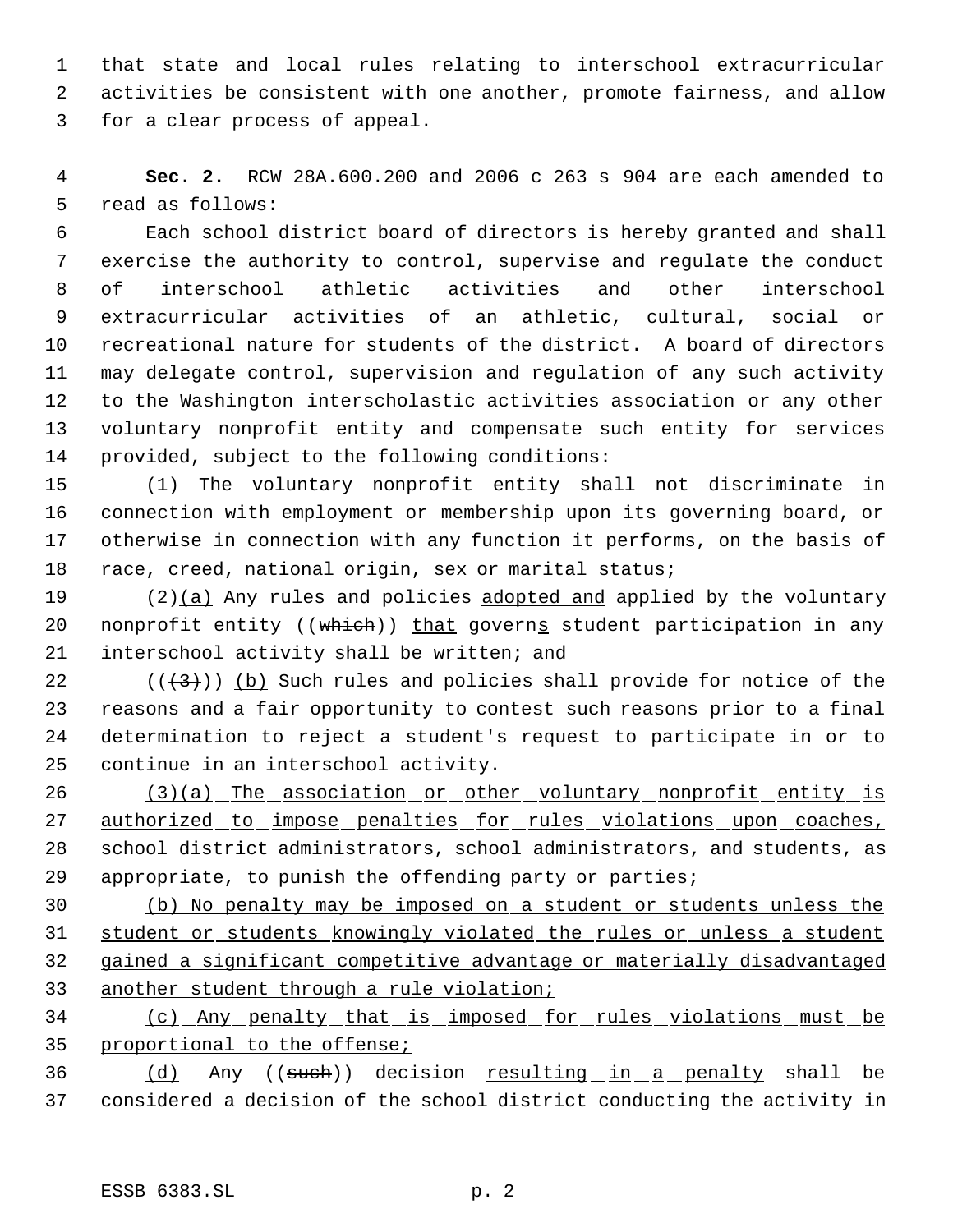which the student seeks to participate or was participating and may be 2 appealed pursuant to RCW 28A.600.205 and 28A.645.010 through 28A.645.030.

 (4) The school districts, Washington interscholastic activities association districts, and leagues that participate in the interschool extracurricular activities shall not impose more severe penalties for rule violations than can be imposed by the rules of the association or the voluntary nonprofit entity.

 (5) As used in this section and RCW 28A.600.205, "knowingly" means 10 having actual knowledge of or acting with deliberate ignorance or reckless disregard for the prohibition involved.

 **Sec. 3.** RCW 28A.600.205 and 2006 c 263 s 905 are each amended to read as follows:

14 ( $(By - Ju1y - 1, -2006,$ )) (1)(a) The Washington interscholastic activities association shall establish a nine-person appeals committee to address appeals of noneligibility issues. The committee shall be comprised of the secretary from each of the activity districts of the Washington interscholastic activities association. The committee shall begin hearing appeals by July 1, 2006. No committee member may participate in the appeal process if the member was involved in the activity that was the basis of the appeal.

22 (b) Any penalty or sanction that is imposed or upheld by the 23 appeals committee must be proportional to the offense and must be imposed upon only the offending individual or individuals, including 25 coaches, school district administrators, school administrators, and 26 students. However, only the Washington interscholastic activities association executive board has the authority to remove a team from 28 postseason competition. Should a school violate a Washington interscholastic activities association rule, that violation does not automatically remove that school's team from postseason competition. Penalties levied against coaches and school programs must be considered before removing a team from postseason competition. Removal of a team from postseason competition must be the last option.

 $(2)(a)$  A decision of the appeals committee may be appealed to the executive board of the association. If a matter is appealed to the executive board, then the board shall conduct a de novo review of the matter before making a decision.